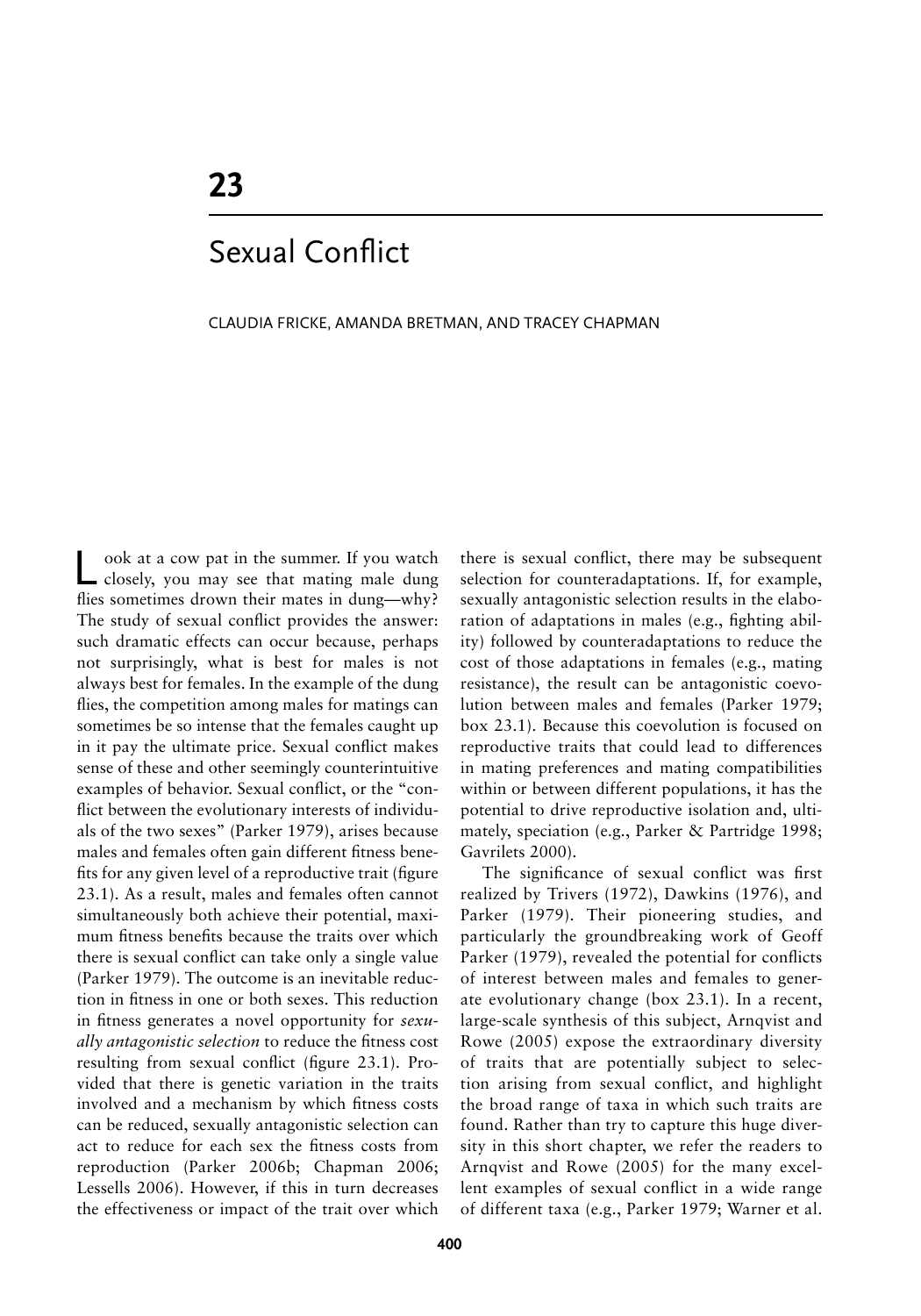

Value of reproductive trait or process

**FIGURE 23.1** Schematic of fitness optima for a reproductive trait or process subject to sexual conflict. Fitness optima differ in males as compared to females (solid lines). However, the reproductive trait or process can take only one value and (unless either males or females have "won" the conflict), this is likely to lie between the male and female optima (e.g., at the dotted line). Hence there is sexual conflict because male and female optima cannot simultaneously be realized. The reduction in fitness from each sex not being at its optimum results in selection in each sex to minimize the fitness cost (in the direction of the arrows).

1995a; Rice 1996; Holland & Rice 1998, 1999; Magurran 1998; Arnqvist & Rowe 2002a; Martin & Hosken 2003; Westneat & Stewart 2003). In this chapter our aim is to focus on the concepts of sexual conflict, with a few illustrative examples. In the first section, we discuss, in turn, sexual conflict, the novel opportunity for antagonistic selection that it generates, the evolutionary potential of that selection, and finally the genetic mechanisms by which evolution resulting from sexual conflict may occur. In the second section we focus on the evolutionary potential of selection arising from sexual conflict and consider the theory and evidence that sexual conflict drives divergence both within and between species.

## SEXUAL CONFLICT

Sexual conflict occurs because of differences between males and females in the optimum value of many



**Figure I** The spread of rare male mutants whose effects benefit males but incur costs to females (and which affects their joint progeny) under different genetic scenarios;  $A =$  dominant, autosomal (Parker 1979) or Y, X, or Z linked (Andres & Morrow 2003). A new mutation benefits males if B lies above the lower curve. The three upper curves are the thresholds for B above which it will pay the female to mate with males with the trait (at lower B, it pays the female to resist). Conflict occurs when B lies between the male and female thresholds. Reproduced with permission from Parker (2006b).

*(continued)*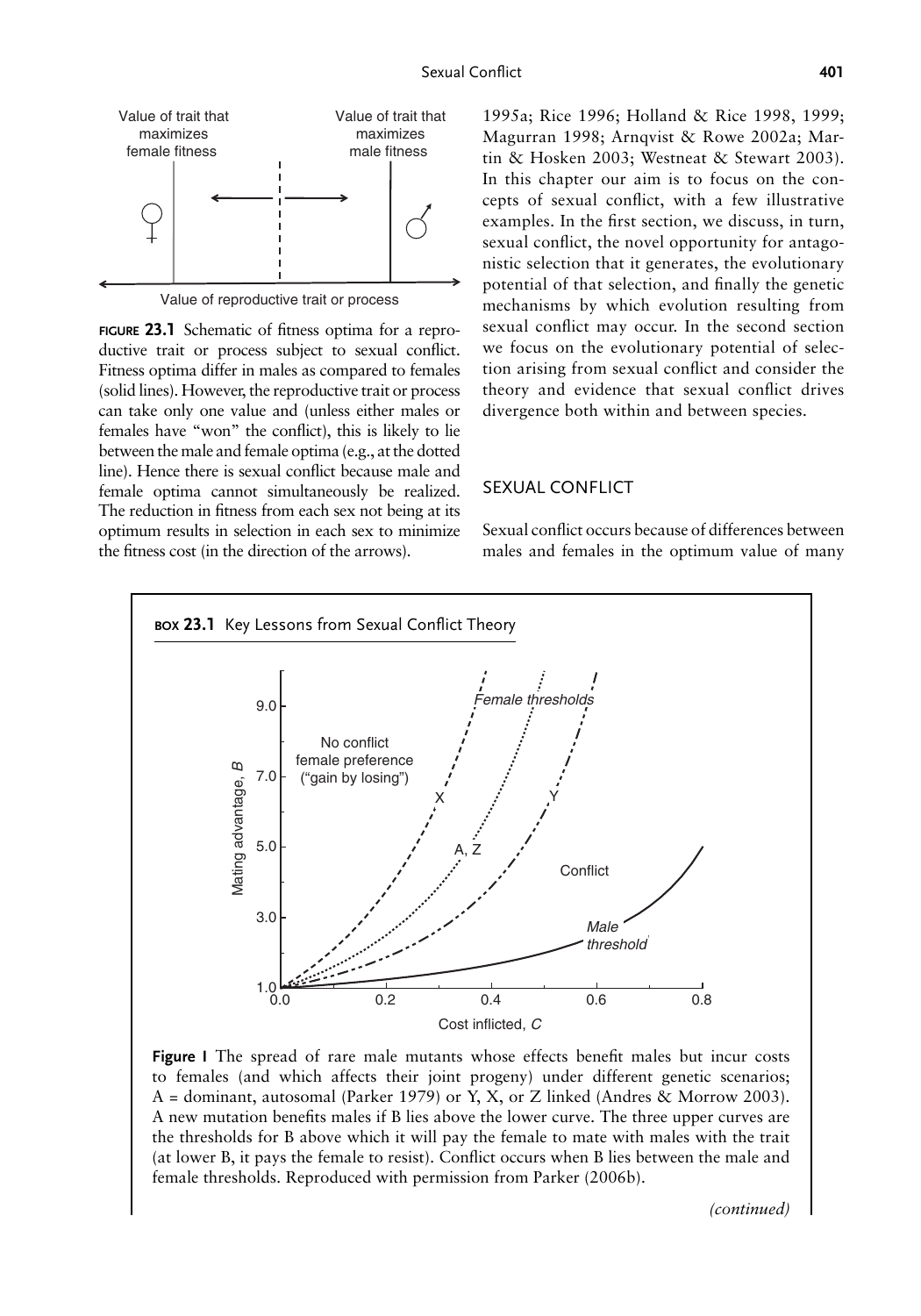**BOX 23.1** *(cont.)*

Parker (1979) examined the central question of what happens when a characteristic that gives a mating advantage to males incurs a cost to the females with which they mate. Game theory models of sexual conflict were used to examine the effects of the dominance characteristic of the male trait and its frequency in the population.

The importance of the theory as illustrated by the above figure is that it identifies three zones (taken from Parker 1979, 2006b): (1) where the male trait is disadvantageous to both sexes and will not spread;  $(2)$  the sexual conflict zone—where the trait is advantageous to males but disadvantageous to females (sexually antagonistic coevolution may occur between the traits at the male locus to increase B, and those at the female locus to avoid mating with harmful males and/or to diminish harmful effects); (3) the concurrence zone—where the trait is advantageous to both sexes (selection favors both the harmful trait in males and female traits to accept or prefer males with the trait—sometimes called the "gain by losing" effect for females (Eberhard 2005).

A fundamentally important part of Parker's (1979) theory was that it showed that sexual conflict had the potential to lead to evolutionary chases between adaptations in males and counteradaptation in females. Hence sexual conflict can act as an engine for evolutionary change.



**Figure II** An example of an evolutionary arms race. The figure depicts an evolutionary chase in a sexual arms race model (from Parker 1979). Total arms costs are plotted against arms levels for the two sexes: at a given point on the x-axis, the total arms for each sex are exactly balanced so that the chances of winning the conflict are random; otherwise, the sex with the higher arms level wins. In this example, the value of winning for females  $(V<sub>i</sub>)$  is lower than that for males ( $V_m$ ), and the slope of the total costs with escalating arms levels is lower for females (slope  $c_f$ ) than for males (slope  $c_m$ ). If females start at a low arms level, males can win by a slightly greater level, which females can then outbid, and so on. As arms levels escalate, females would first reach the point where their total arms costs equal their value of winning: males can still outbid them and achieve a positive payoff. At this point females do better to reduce their arms to zero, which allows males also to reduce to a very low level. The cycle then begins again. Reproduced with permission from Parker (2006b).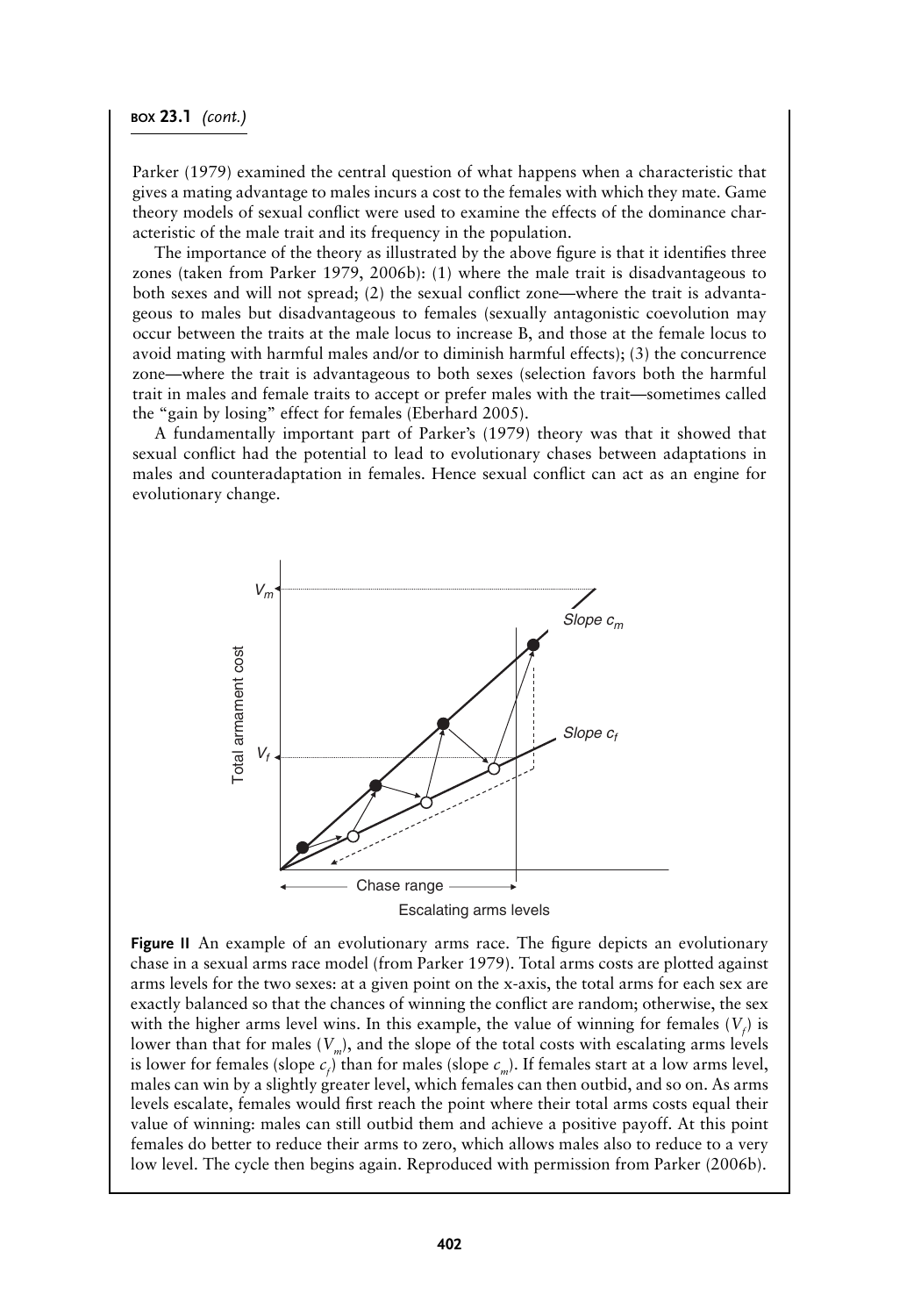aspects of reproduction (Parker 1979). Conflict occurs whenever the relationship with fitness for males and females differs for any trait (figure 23.1). Our definition is deliberately broad and includes traits having no role in interactions between the sexes as well as those that influence such interactions and result in social selection (box 23.2). Both viewpoints predict that there can be sexual conflict over virtually any reproductive trait, and indeed sexual conflict is expected to be ubiquitous among sexually reproducing organisms. The extent of sexual conflict will be exacerbated by any factors that lead the reproductive interests of the two sexes to diverge. For example, a high degree of multiple mating with different partners coupled with low relatedness between mating partners reduces the extent

## **BOX 23.2** Sexual Conflict as Social Selection: Insights from Selection Theory

Sexual conflict represents a difference in the fitness optima for males and females for a given reproductive process or trait (Parker 1979). However, it may also be useful to consider sexual conflict through the related and complementary view of selection theory (Arnold & Duvall 1994; Arnold & Wade 1984; Westneat 2000). Sexual conflict can lead to social selection (Wolf et al. 1999; Westneat & Stewart 2003; table 7.1 in Arnqvist & Rowe 2005; see also box 14.1 in this volume), effectively extending into the domain of the *extended phenotype* of an individual. This is because the value of many traits subject to sexual conflict has an effect not only on the fitness of the bearer, but on the fitness of the other sex (in which that trait is not expressed). Sexual conflict is therefore created when there is a positive relationship between trait value and focal individual fitness (i.e., a selection gradient), but negative relationship between trait value in the focal sex and fitness of the other sex (an *opportunity gradient*; Arnold & Wade 1984). The extent of conflict can



**Figure I** The relationship between the propensity of females to visit preferred males for EPCs and female fitness (thick line) that increases, except at high values, when the benefits diminish and costs increase. Preferred extra-pair males experience an increase in fitness as female visits increase (dashed line). However, the fitness of nonpreferred males or the pair male will decrease (thin lines) in different ways as females increase visits to preferred males. Both thin lines represent opportunity gradients describing sexual conflict on paired or nonpreferred extra-pair males due to the propensity of the female to pursue EPCs with preferred extra-pair males. Reproduced from Westneat and Stewart (2003) with permission.

*(continued)*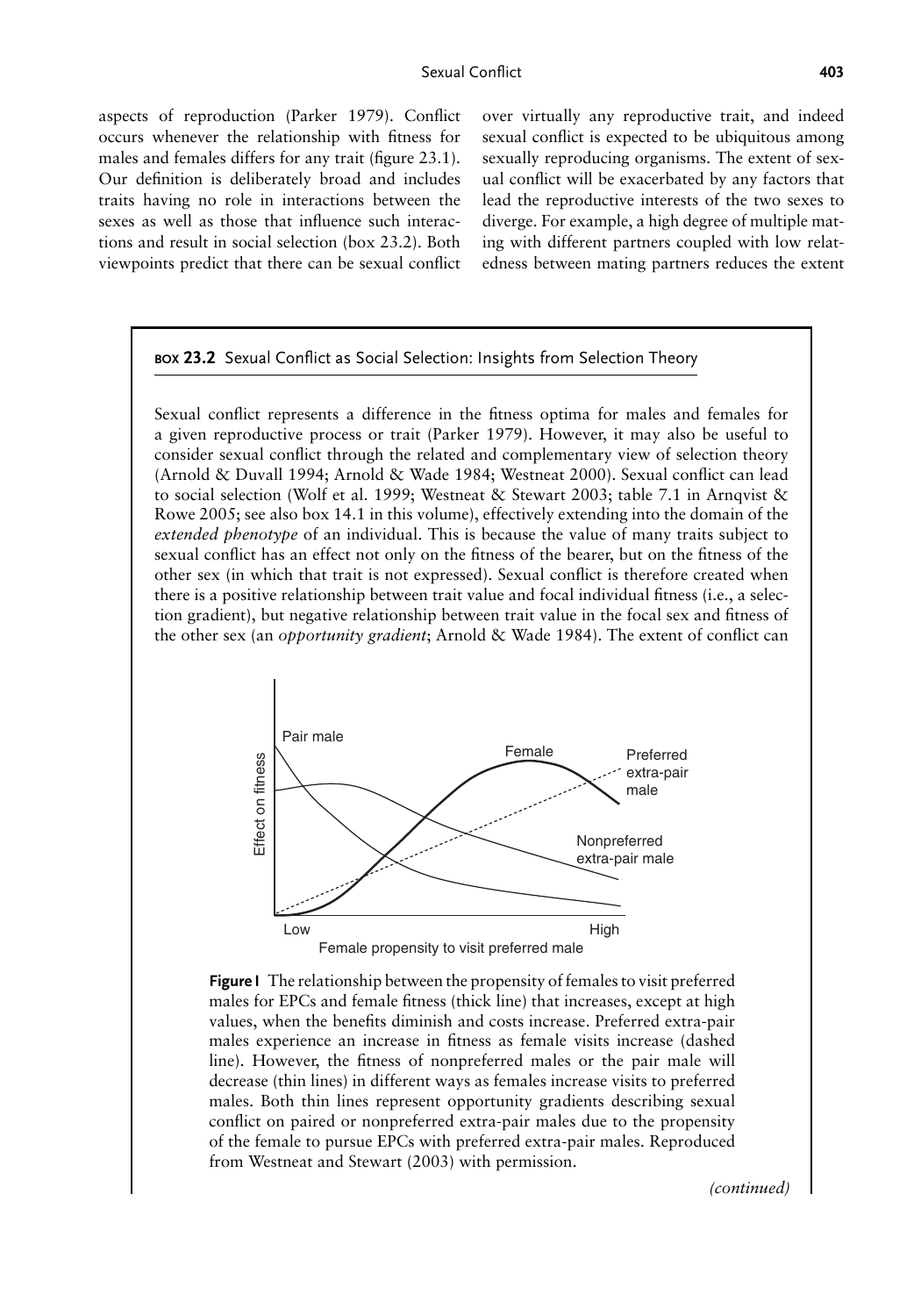#### **BOX 23.2** *(cont.)*

be described as the difference in slope of these two relationships. We illustrate this concept using an example of this theory as applied to sexual conflict over extra-pair copulations  $(EPCs)$  in birds (figure I, p. 403).

The social selection view emphasizes sexual conflict as a phenomenon that provides a novel opportunity for selection, rather than a special type or form of selection per se. The novel opportunity for selection could result in natural selection to increase viability or sexual selection to increase mating ability. Viewing sexual conflict as a type of social selection also provides the opportunity to more broadly encompass the types of processes that are subject to it (variously described as conflict traits, or shared traits; Lessells 2006; Rowe & Day 2006). Using the social selection framework, any adaptation whose relationship with fitness is opposing in males versus females is subject to sexual conflict. The social selection definition of sexual conflict predicts that any cost imposed indicates sexual conflict, regardless of any indirect genetic benefit that females may gain despite suffering costs. By extension, any female preference produces conflicts because some males are not preferred. For a further review of this topic, see Westneat (2000) and Westneat and Stewart (2003).

to which a mating pair have a stake in what happens beyond the current mating bout (Dawkins 1976). Hence traits that increase immediate investment in mating, at the expense of future investment by one of the current mating pair, can be selected.

That sexual conflict is widespread, however, does not imply that it automatically results in evolutionary change. Sexual conflict can create an opportunity for selection that is not realized if there is no trait variation in the affected sex. Moreover, for evolution to occur, there has to be (a) selection caused by sexual conflict and (b) genetic variation in a trait that covaries with the conflict-causing trait. In game theory models of sexual conflict, the likelihood of selection is described as *power* and *winning*, or the ratios of the benefits in males/females and costs in males/females, respectively (reviewed in Chapman 2006; Lessells 2006; Parker 2006b). What this boils down to is simply that, for sexually antagonistic selection to cause evolutionary change, the benefit-cost ratios have to be favorable. A related issue is that variation in the threshold or sensitivity of a trait subject to sexual conflict may also affect the potential for coevolution (Rowe et al. 2003, 2005). A general message is that the existence of sexual conflict cannot be assumed without knowledge of the costs and benefits of the adaptations involved (e.g., Parker 2006b).

## Sexual Conflict Traits

The notion of traits that are subject to sexual conflict needs some qualification, because such traits

can be of diverse origin and form. For example, traits that cause sexual conflict can be expressed in one sex (e.g., male genital claspers), both sexes (hip width), or can instead be an emergent property of both sexes (e.g., mating frequency). Hence it is difficult to define general types of traits or processes that can be subject to sexual conflict. Previous authors have referred to the subjects of sexual conflict as conflict traits or shared traits (Lessells 2006; Rowe & Day 2006) to try to capture the diversity involved. What is clear, though, is that sexual conflict can fuel selection on a very diverse range of traits and processes from pre- and postmating traits through to those that control parental investment (Lessells 2006; Parker 2006b). Interestingly, sexual conflict is predicted to be more likely over mating decisions than it is over parental investment (Lessells 2006; chapter 26 of this volume). In brief, this is because the fitness returns are higher and costs lower for males that can manipulate females into mating with them as compared to the situation in which males try to coerce their mates into increasing their parental investment (reviewed in Chapman 2006; Lessells 2006).

## Selection Arising from Sexual Conflict

Sexual conflict provides an opportunity for selection because of the difference in fitness optima for males and females (or the opportunity gradient represented by the effect of the trait in one sex on the fitness of the other; box 23.2). This evolutionary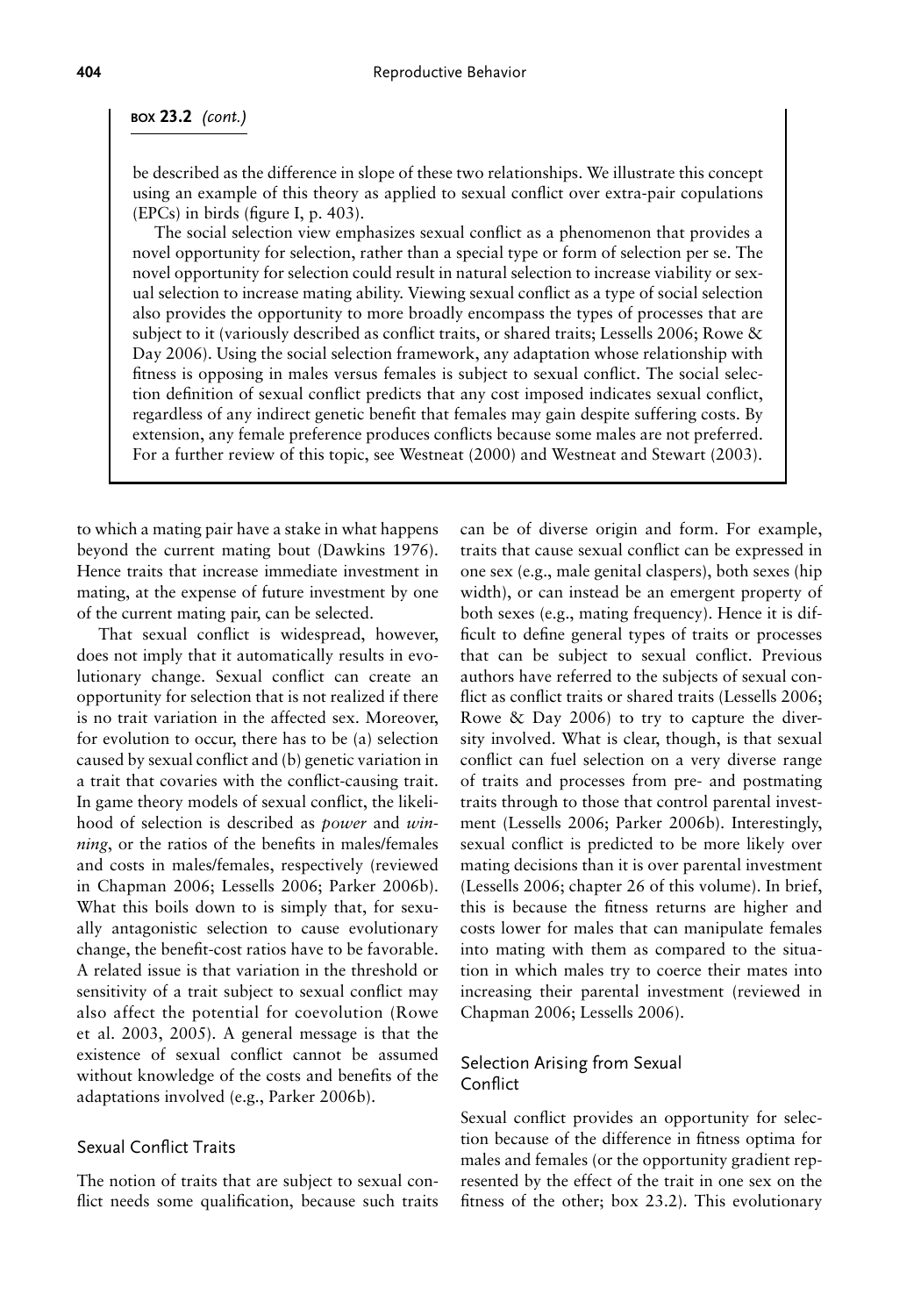tug-of-war between the sexes selects for each sex to shift the value of the trait subject to conflict to be closer to its own optimum, and hence to reduce potential costs (figure 23.1). However, this necessarily leads to increased costs in the other sex, resulting in direct selection in each sex to minimize costs and potentially to reduce the effectiveness of the original manipulative adaptation. Hence the effects of adaptations in males can select for counteradaptations in females, leading to potential cycles of adaptation followed by counteradaptation. The resulting process is sexually antagonistic coevolution, fueled by sexual conflict (Parker 1979; box 23.1).

# Sexual Conflict as Fuel for Evolution

Once there is in place a cycle of sexually antagonistic coevolution, then theory shows that if the coevolution is sufficiently strong, this can lead, under certain conditions, to diversification in the traits involved within species, as well as reproductive isolation and ultimately speciation (e.g., Arak & Enquist 1995; Parker & Partridge 1998; Gavrilets 2000; Gavrilets et al. 2001; Gavrilets & Waxman 2002; Gavrilets & Hayashi 2005; box 23.3). The evolutionary consequences of sexual conflict both within and between populations are considered in more detail below.

## From Sexual Conflict to Coevolution: An Example

To illustrate the different stages of the arguments above, we consider the often-used example of sexual conflict in relation to mating frequency. Mating frequency is an emergent property of males and females, and on average, in a population with equal sex ratio, the population mating

#### **BOX 23.3** Sexual Conflict Can Fuel Evolutionary Change Leading to Reproductive Isolation

Given that sexual conflict can drive evolutionary change leading to evolutionary chases in adaptations related to mating and reproduction, the question is, to what extent is this process expected to lead to reproductive isolation and ultimately speciation? Several authors have developed theory on this (e.g., Parker & Partridge 1998; Rice 1998, Holland & Rice 1998; Gavrilets 2000; Gavrilets et al 2001; Gavrilets & Hayashi 2005). Parker and Partridge (1998) used a game theory approach to study the mating outcomes that would occur following secondary contact of populations each having undergone sexually antagonistic coevolution in allopatry. As expected, the outcomes depend on the length of allopatry. In the short term, males can gain higher fitness by mating with females from another population, as those females have no resistance to those males. However, such matings also introduce genes for female resistance into the other population, which are advantageous to females and therefore spread. In the longer term, increased levels of divergence could lead to prezygotic isolation in such matings. The theory shows that while selection on males will usually promote gene flow and hence reduce reproductive isolation, females may usually be selected to resist hybrid matings, slowing the rate of gene flow and increasing reproductive isolation. This is because it generally pays males more to search for new mates. An important result is that sexual conflict can result in higher rates of speciation in clades in which females have relatively higher armament levels (so-called female-win clades). A corollary is that when there is reinforcement, females will promote premating isolation. Lower genetic variation is expected in female-win as opposed to male-win clades. The overall conclusion is that sexual conflict can fuel reproductive isolation, but only under certain conditions.

The models developed by Sergey Gavrilets (e.g., Gavrilets & Waxman 2002) also suggest a potentially important role of sexual conflict in driving reproductive isolation. In contrast to traditional models of speciation, Gavrilets' models predict that sexual conflict can drive evolution more rapidly in large, rather than small, populations, a prediction supported by the results of a study in dung flies (Martin & Hosken 2003).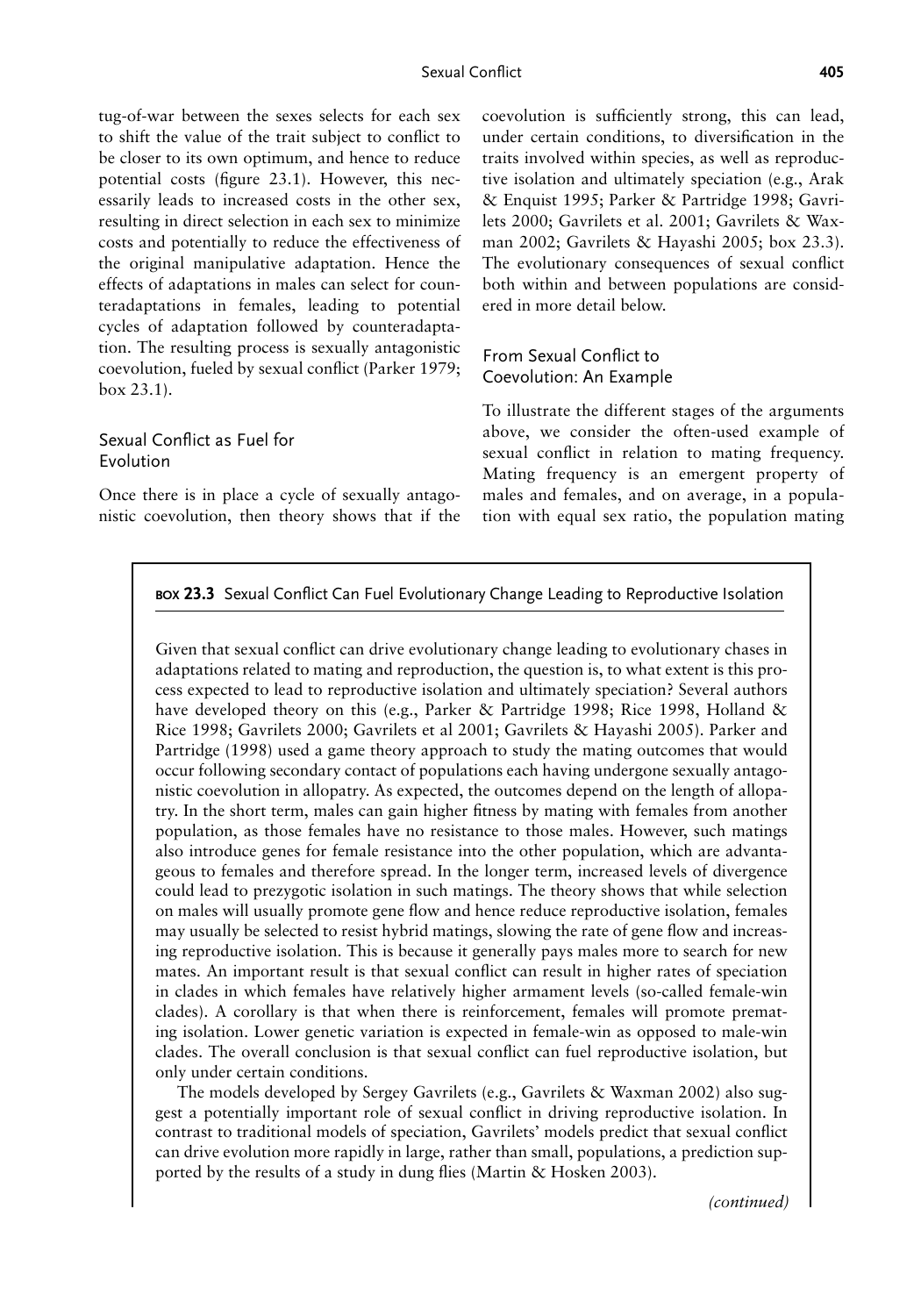

**Figure I** The figure shows the dynamics of mean trait values in Gavrilets' (2000) model. In  $(a)$ , the costs of sexual conflict are low and the solid line depicts the line of equilibria. The trajectory of mean trait values is toward the line of equilibria, at which mean trait values then become static. In (b), the costs of sexual conflict are high. Points along the dotted line of equilibria are now unstable, and coevolutionary chase occurs along the continuous lines. In terms of the implications for speciation, the models show that where there are equilibria (a), points along the line of equilibrium are neutral, hence in populations that are isolated, allopatric genetic divergence could occur by drift along the line. Where there are coevolutionary chases (b), allopatric populations can diverge rapidly and simultaneously by selection in different directions. These models therefore support the idea that sexual conflict can drive speciation. Reproduced with permission from Gavrilets (2000) and adapted from Parker (2006b).

frequency of males must equal that of females. However, given that the variance in mating frequency is expected to be much higher for males than for females, we expect selection on male mating adaptations to be particularly strong. There will be sexual conflict if a high mating frequency is beneficial for male reproductive success but, in contrast, females show highest fitness at an intermediate mating frequency. This conflict sets up the opportunity for selection in males to increase mating frequency and in females to decrease it, because these outcomes would increase male or female fitness, respectively. Provided there is genetic variation in mating frequency and that both males and females have some control over mating frequency  $(i.e., have a mechanism with which to influence it),$ then there will be selection on males to mate with each available female, but for females sometimes to resist male mating attempts. Hence sexual conflict over mating decisions can lead to adaptation and counteradaptation and initiate antagonistic coevolution.

A good example is found among pond skaters (water striders, *Gerris* spp). Here, there is sexual conflict because males gain from higher mating frequencies and have a wide variance in mating success, whereas for females mating is costly in terms of reduced foraging time and higher predation risk (Rowe et al. 1994). Males are selected to attempt to mate with all available females, whereas females usually try to resist superfluous matings, with the result that violent premating struggles occur in which females try to shake off courting males (Rowe et al. 1994). The mechanism by which males try to increase mating frequency is through morphological changes in claspers that aid them in gaining attachment to females during mating. Males with longer abdominal claspers are likely to have higher mating success. In contrast, abdominal spines in females serve to lower mating frequency, and, in a manipulative experiment, increased female abdominal spine length led to shorter premating struggles and a lower mating rate (Arnqvist & Rowe 1995). Hence, in this example, the abdominal claspers in males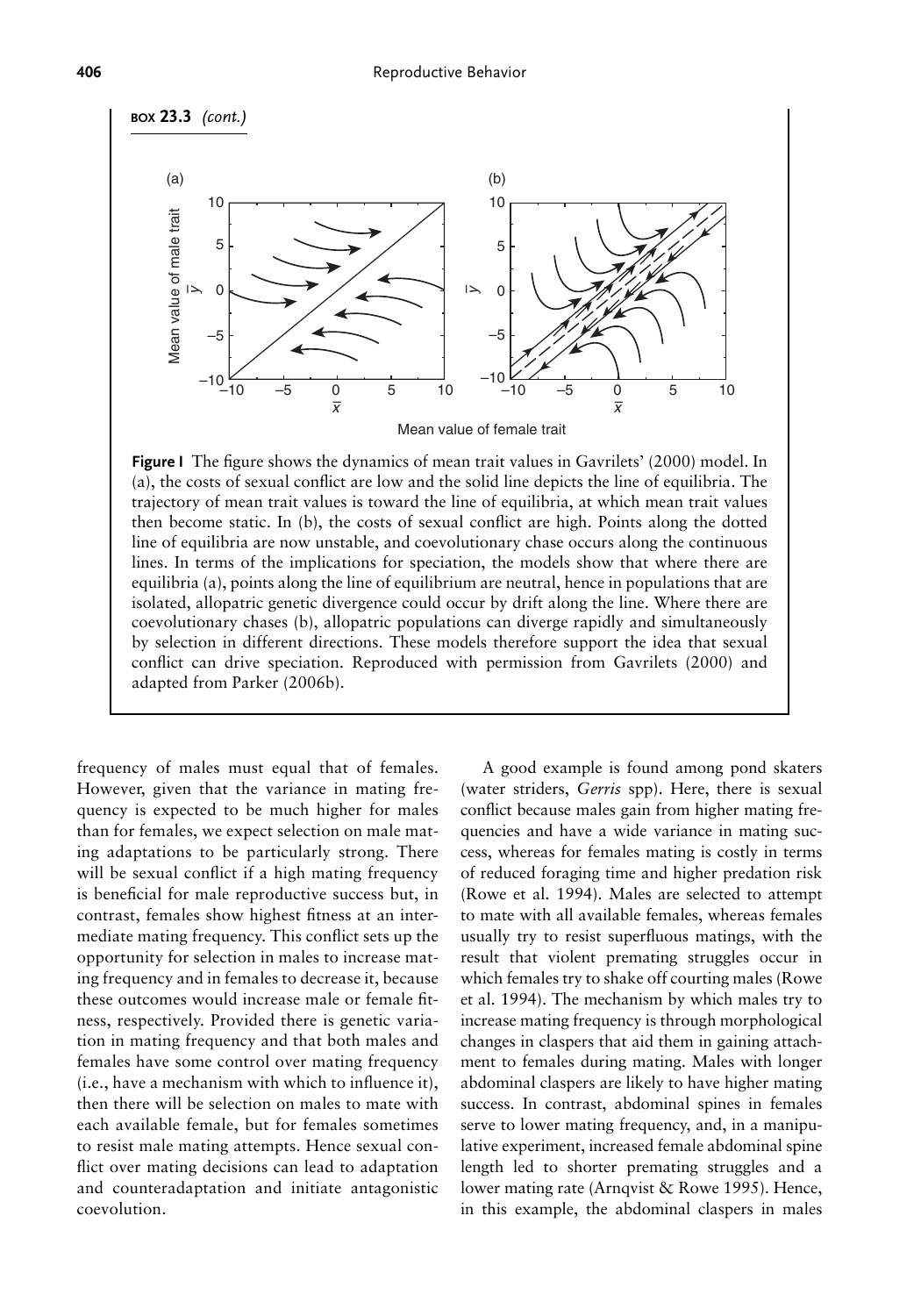and spines in females appear to be traits subject to antagonistic selection arising from sexual conflict, with longer claspers in males leading to higher male fitness and longer spines in females to higher female fitness. Experimental and comparative evidence support the idea that the armaments in males and in females across different species of pond skaters are coevolving (Arnqvist & Rowe 2002a).

#### Intra- or Interlocus Sexually Antagonistic Selection

The way in which traits evolve in response to antagonistic selection may be facilitated or constrained by the underlying genetic mechanisms involved. The genetic basis of sexual antagonism can therefore, in principle, have a major impact on the speed and trajectory of coevolution. The adaptations influenced by selection arising from sexual conflict can be influenced by the same (intralocus) or different (interlocus) genes in males and females, and both have the potential to drive evolutionary change that could lead to speciation (Parker 1979; Parker & Partridge 1998; box 23.3). However, the distinctions between intra- and interlocus coevolution and their relative importance in evolutionary terms, and the outcomes they generate, have not yet been explored in detail (Chapman 2006).

For example, intralocus coevolution may constrain the evolution of, or may ultimately select for, sex limitation in genes influencing traits subject to selection from sexual conflict. This is because alleles of genes that currently reside in males are prevented from reaching their male-specific optimum by counterselection whenever those genes are expressed in females. Episodes of this type of evolutionary constraint can therefore be resolved by the evolution of sex limitation in those genes. For example, if a gene that has a male beneficial function can become expressed only in males, this may prevent counterselection against the expression of that gene in females. In interlocus coevolution, on the other hand, sex-limited genes may be the starting point of conflicts. Interlocus coevolution may instead be constrained mostly by the relative costs and benefits of the adaptations that are selected.

#### *Evidence for Intralocus Antagonistic Selection*

Adult locomotory activity in the fruit fly *Drosophila melanogaster* has been used as an example of a trait whose expression is controlled by the same

genes in males and females, but which may be subject to sexual conflict. Locomotion in adult flies appears to be controlled by the same sets of genes in both sexes, because there is a positive genetic correlation between movement levels in males and females. However, there is also sexual conflict over the optimum rate of locomotion for adults. High locomotory activity is beneficial to males because it increases their encounter rate with females, leading to higher courtship rate and higher reproductive success. In contrast, females who are less active have higher fitness than more active females, presumably as reduced locomotory activity is associated with increased feeding and oviposition (Long & Rice 2007). This sexual conflict offers the opportunity for antagonistic selection on the alleles involved, modified by whether they currently reside in males or females. This example provides a good demonstration of the diversity of types of traits and processes that can become subject to opposing selection pressure on males and females. Unlike mating rate, for example, the opposing selection in this case is not dependent on interactions between males and females (though that could also occur if males that are especially active impose larger reproductive costs on the females with which they interact), but is instead dependent on differences in the fitness effect of particular locomotion-affecting alleles when in one sex compared to the other (and remember these alleles are equally likely to occur in both sexes).

A number of experiments from the laboratory of Bill Rice have documented the presence of sexual conflicts that lead to selection on the same genes expressed in males and females in *D. melanogaster* (e.g., Rice 1992; Chippindale et al. 2001). For example, techniques have been used to allow alleles with sex-specific beneficial effects to accumulate in one sex by preventing counterselection against them in the other (Rice 1992). Another technique has involved testing the effects on fitness of the same genotypes expressed in males *versus* in females. This work demonstrated that fitness was positively correlated in larvae (when male and female interests are broadly similar), but negatively correlated in adults (when the sexes come into conflict over reproduction). Hence in adults, genotypes that resulted in high fitness for females resulted in low fitness for males and *vice versa*. The conclusion from such work is that the number of genes subject to intralocus sexually antagonistic selection is potentially high (Chippindale et al. 2001) and represents a considerable evolutionary constraint on each sex reaching its adaptive, optimum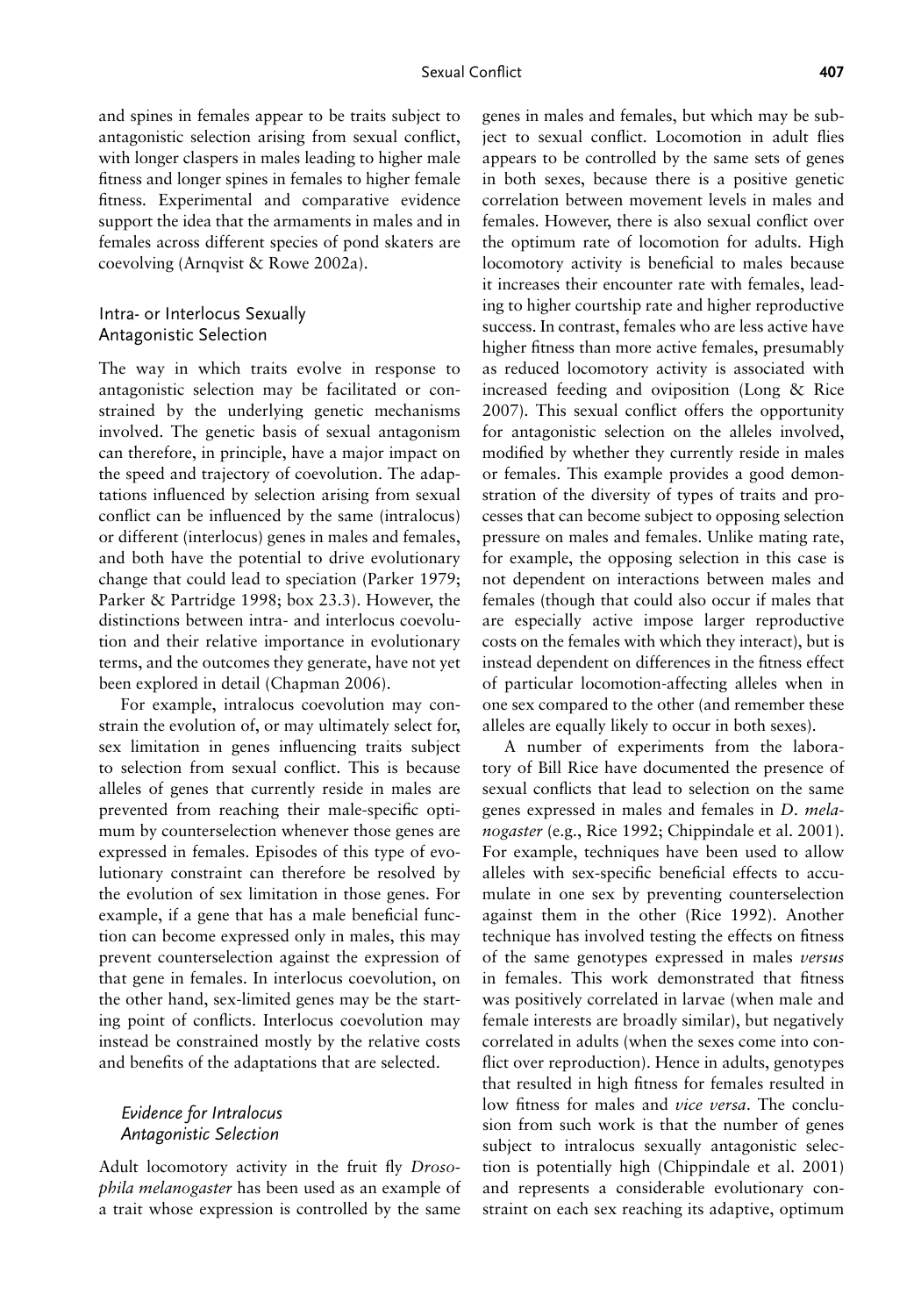phenotype. For other examples, see Arnqvist and Rowe (2005).

## *Evidence for Interlocus Antagonistic Selection*

There are many traits encoded by different loci in males and females that have the potential to be shaped by selection arising from sexual conflict. We summarize here just three of the systems that have been investigated in depth and that cover premating and mating traits through to those related to parental investment (for numerous further examples, see Arnqvist & Rowe 2005).

*Pond Skaters* Pond skaters have provided an excellent system in which to study sexual conflict in an ecological setting (Rowe et al. 1994). Conflicts over mating decisions in pond skaters have already been discussed above in terms of the struggles over mating. Using a combination of comparative and empirical work, Arnqvist and Rowe (2002a) demonstrated ongoing sexually antagonistic coevolution in the level of armaments in males and females, in terms of male grasping and female antigrasping behaviors. The male grasping adaptations facilitate mating, and the female antigrasping adaptations act to decrease the frequency of costly, superfluous matings. Coevolution between male adaptations and female counteradaptations occurred across 15 different species of pond skaters. Interestingly, it was not the absolute level of armaments and defenses between males and females that determined the length of premating struggles and mating rates. Mating outcomes were instead determined by the relative imbalance in armaments, in other words, if males invested more in armaments than females did in resistance, males gained greater fitness, and vice versa. The conclusion is that the absolute level of armaments and defenses is not necessarily a good indicator of the level of sexual conflict.

*Fruit Flies* The fruit fly *Drosophila melanogaster* has been a valuable workhorse in the study of sexual conflict. Indications that mating interactions between males and females were subject to sexual conflict originally came from studies that demonstrated significant mating costs in females that mate frequently. Experiments that used genetic manipulations showed that these costs are caused by the receipt of high levels of male seminal fluid accessory proteins (Acps) during mating (Chapman et al. 1995). Because Acps increase male reproductive success through a variety of effects on sperm competition, this suggested that a side effect of the competition among males was costly to females, leading to subsequent selection in females to reduce this cost. This is supported by the finding of a strong positive correlation between a male's ability in sperm competition and the death rate of the females with which they mated (Civetta & Clark 2000). Hence the male mating adaptations seem to be selected to increase a male's per mating share of paternity, despite the eventual cost that they may cause in females.

A number of experimental evolution studies have targeted the fruit fly mating system by altering the nature of sexually antagonistic selection. For example, Holland and Rice (1999) placed replicate lines of flies under monogamy and polyandry. In the monogamy lines, there is virtually no interlocus sexual conflict (that caused by interactions between the sexes) because the evolutionary interests of males and females become the same. After tens of generations under these selection regimes, the monogamous males became less harmful to females and monogamous females were less resistant to male-imposed mating costs. Monogamous populations also had higher net fitness. Together, these findings support the idea that when the interests of males and females become more similar, the sexes have less harmful effects on one another.

In another experimental evolution study, the adult sex ratio of males and females was altered, to investigate whether females can evolve resistance to male-imposed mating costs (Wigby & Chapman 2004). Lines of flies were set up in which the adults experienced male- or female-biased sex ratios (3 males to every female and vice versa). Females taken from male-biased populations, in which sexual conflict was predicted to be strong, were able to survive longer in the presence of males than were females from female-biased populations. These differences in survival were not found in the absence of males, which suggests that females had indeed evolved specific mechanisms to counter male mating costs. The benefits of female resistance to males have also been studied through mimicking the spread of a female resistance gene (Stewart et al. 2005). In this experiment an eye color marker was made to segregate as if it were a resistance gene that resulted in 100% reduction of mating costs in females. This trait spread rapidly through the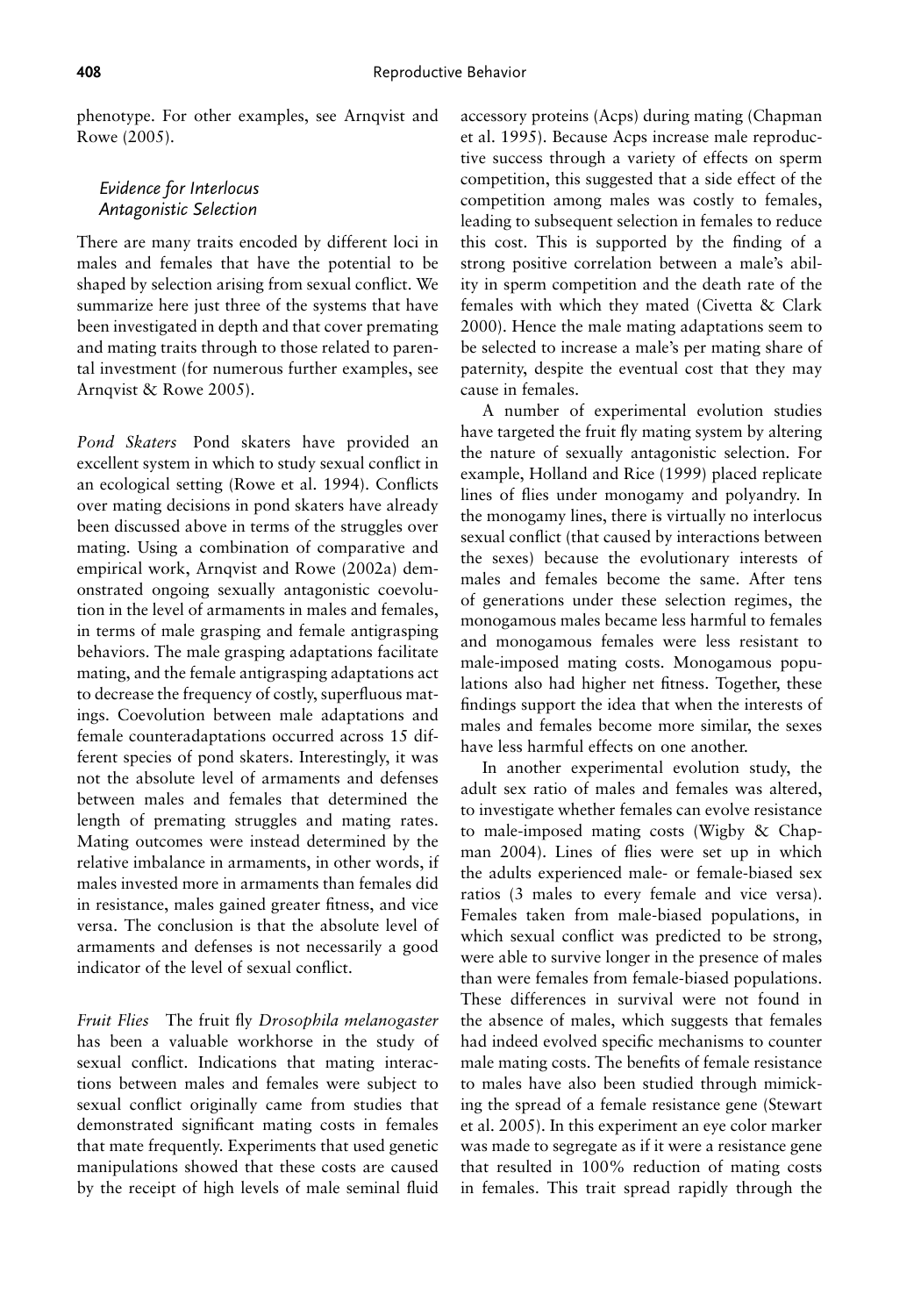population after only 5 generations of selection, because these females were able to avoid incurring mating costs imposed by males.

What is striking about these evolutionary studies is that adaptations and counteradaptations selected in response to underlying sexual conflicts can arise extremely rapidly, within tens of generations. This remarkable and consistent finding suggests that sexual conflict has the ability to promote rapid evolutionary change.

*Mate Desertion in Birds* In species in which parents look after their young, the time spent engaged in parental investment can reduce the time that males and females can spend searching for new mates (chapters 20 and 26). For this reason there is the potential for sexual conflict to arise over which sex will provide parental care, and how much of it they will give. In the Penduline tit (*Remiz pendulinus*) both males and females can perform both biparental and uniparental care. However, both sexes benefit from starting a second nest during a breeding season and there is therefore a sexual conflict over timing of nest desertion. Thirty percent of nests end up being abandoned by both parents, resulting in complete loss of reproductive investment, which suggests that the desertion mechanism is not very highly tuned. However, if either sex manages to desert before its partner, the remaining individual may stay and provide care, whereas the deserting partner can find a new mate and start a second brood, potentially gaining higher fitness. The timing of mate desertion is a balance for males between the benefits of desertion and those of staying. For example, males aim to gain a return on their investment of time and energy in nest building and holding a high-quality territory, factors that are important in attracting females. In addition, if the male deserts before the female has laid sufficient eggs in the nest, then she will desert too. Males thus benefit from assessing a female's egg-laying status. Given that females also benefit from deserting following egg laying, they apparently try to hide the number of eggs they have laid by covering them and preventing their mate from accessing the nest. If this is successful, females may sometimes desert, leaving the male to take care of the brood (Valera et al. 1997). Hence, in this example, the underlying sexual conflict gives the opportunity for selection on a male's ability to assess a female's egglaying status and on a female's ability to disguise her egg laying.

# Contrasting Selection Opportunities Arising from Sexual Selection and Sexual Conflict

Models of sexual selection and models of sexual conflict both center on the interactions between males and females during reproduction—specifically, on the ways in which males compete with each other for matings with females and the ways in which females mate with some males instead of others. There is overlap between models of sexual selection and sexual conflict because both types focus on selection for increased reproductive success. Where the models differ, however, is in the way in which the female preference is selected and specifically whether the impact of male reproductive strategies on females is beneficial, cost neutral, or costly to females (see the excellent chapter on this topic in Arnqvist & Rowe 2005). The novel opportunity for selection provided by sexual conflict occurs when the relationship with fitness for a given trait is positive for one sex and negative for the other (figure 23.1). Whenever this is not the case, then models of sexual selection, rather than conflict, are more appropriate. However, divisions between the different types of models should not be viewed as fixed. For example, the existence, sign, and magnitude of costs of mating with specific males can be environmentally dependent, changing the opportunity for selection.

Here we briefly compare the contrasting opportunity for selection on female preference under sexual selection and under sexual conflict. In models of sexual selection based on either Fisher's *runaway* or *good genes* processes, female preference genes are selected because they become associated either with genes that increase the mating success of their sons (Fisher 1930) or increase the fitness of both sexes of offspring (Zahavi 1975). Hence, female preference genes evolve under so-called indirect selection through the effects on offspring. However, Fisherian models of sexual selection cannot explain the maintenance at equilibrium of substantial costs of mating to females (e.g., Kirkpatrick & Barton 1997) and cannot explain antagonistic coevolution when there are large mating costs in one (or both) sexes. Models of sexual selection by good genes, on the other hand, assume that female mate choice will result in increased offspring fitness, which is again counter to the expectations of models of sexual conflict. Hence models of sexual selection do not easily explain what happens to female mating biases under a sexual conflict scenario.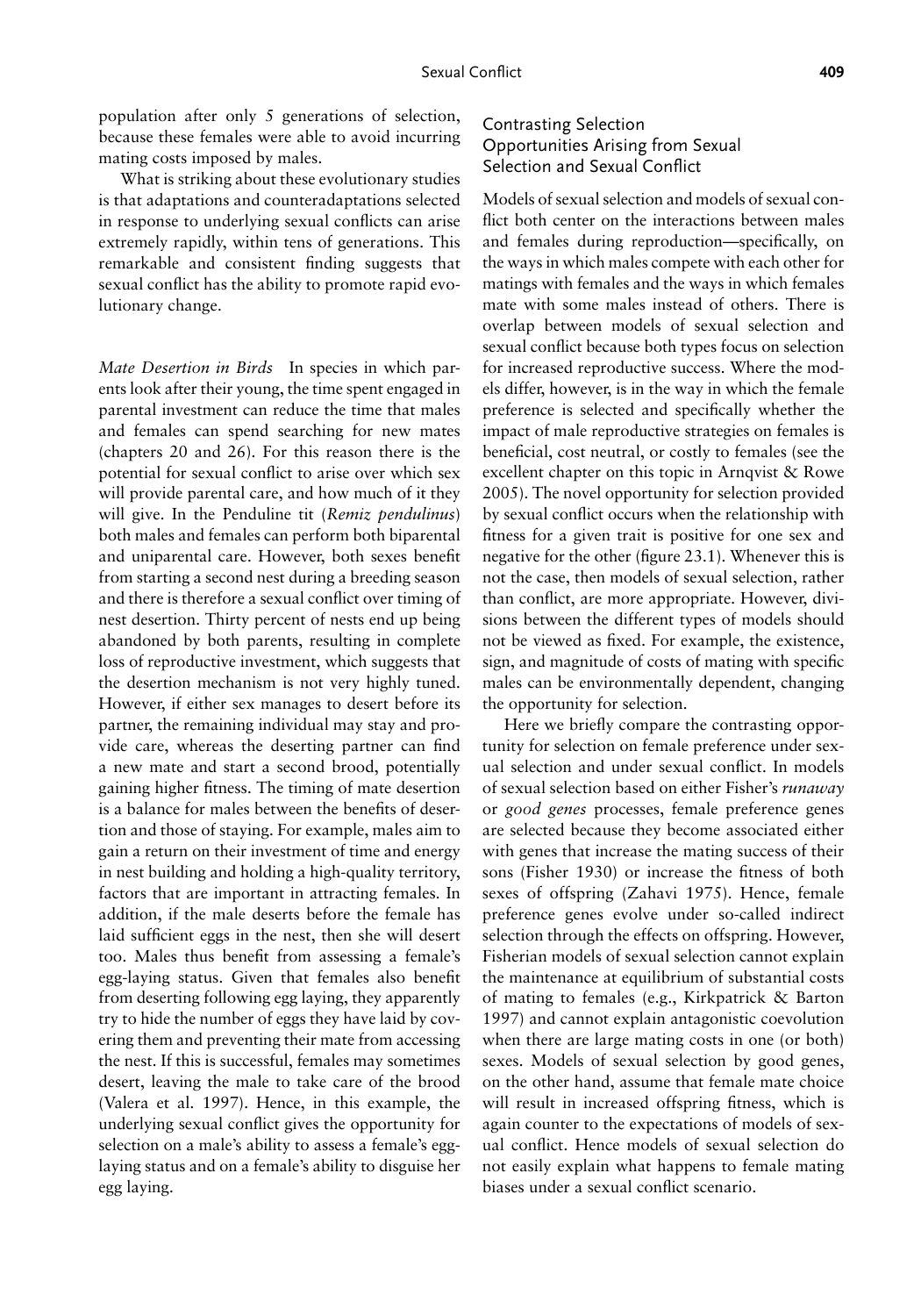| Are Direct<br>Benefits?<br>Indirect<br>Costs                  | $\frac{1}{2}$                                                                                      | There are<br>benefits<br>indirect                                                                            | Yes                                                                                                   | Yes                                                                 | $\frac{1}{2}$                                                                                                                                         |
|---------------------------------------------------------------|----------------------------------------------------------------------------------------------------|--------------------------------------------------------------------------------------------------------------|-------------------------------------------------------------------------------------------------------|---------------------------------------------------------------------|-------------------------------------------------------------------------------------------------------------------------------------------------------|
| Estimated?<br>Costs                                           | Yes                                                                                                | $\frac{1}{2}$                                                                                                | Yes                                                                                                   | Yes                                                                 | Yes                                                                                                                                                   |
| of Offspring<br>Generation<br>Measured<br>in Which<br>Fitness | E                                                                                                  | F2                                                                                                           | E                                                                                                     | E                                                                   | E                                                                                                                                                     |
| Son/Daughter<br>Measured<br>Fitness                           | daughters<br>Sons and                                                                              | daughters<br>Sons and                                                                                        | Sons only                                                                                             | daughters<br>Sons and                                               |                                                                                                                                                       |
| Fitness Measure<br>Calculated                                 | insensitive estimates<br>Rate sensitive and<br>of fitness                                          | No composite fitness<br>measure calculated                                                                   | No composite fitness<br>measure calculated                                                            | of female survival and<br>Composite measure<br>fecundity calculated | Calculated fitness and Daughters only<br>inclusive fitness                                                                                            |
| Traits Measured                                               | number of grandchildren<br>Sons' attractiveness,<br>produced                                       | Premating, mating success,<br>productivity and longevity<br>of male grandchildren                            | (male postmating success)<br>competitive environment<br>Lifetime reproductive<br>success of sons in a | Offspring survival and<br>growth                                    | and survival and daughter<br>fitness                                                                                                                  |
| Method                                                        | unattractive males and the number of<br>Females held with attractive or<br>grandchildren estimated | Male grandchildren were bred from<br>grandfathers that were successful or<br>unsuccessful in gaining matings | first or second mates of twice-mated<br>To take the male offspring from the<br>females                | Create male and female biased sex<br>ratio                          | Females held at three different mating Female lifetime fecundity<br>mothers and daughters estimated<br>melanogaster frequency regimes, and fitness of |
| Species                                                       | domesticus<br>Acheta                                                                               | melanogaster<br>Drosophila                                                                                   | melanogaster<br>Drosophila                                                                            | vivipara<br>Lacerta                                                 | Drosophila                                                                                                                                            |
| Study                                                         | Head<br>et al.<br>2005                                                                             | Rundle<br>et al.<br>2007                                                                                     | Orteiza<br>et al.<br>2005                                                                             | Galliard<br>et al.<br>$2008$                                        | Priest<br>2008<br>et al.                                                                                                                              |

TABLE 23.1 Summary of single species studies comparing direct costs and indirect benefits of mating for females TABLE 23.1 Summary of single species studies comparing direct costs and indirect benefits of mating for females

*Note*: For a gene that confers female resistance to mating costs to spread under selection arising from sexual confl ict (as opposed to sexual selection) the direct costs of mating to females should be larger bulu be larger on Runn n in Linc ict (as oppose *Note:* For a gene that confers ternale resistance to mating costs to spread under selection arising from<br>than the indirect benefits of mating. The table summarizes the current relevant empirical data. than the indirect benefits of mating. The table summarizes the current relevant empirical data.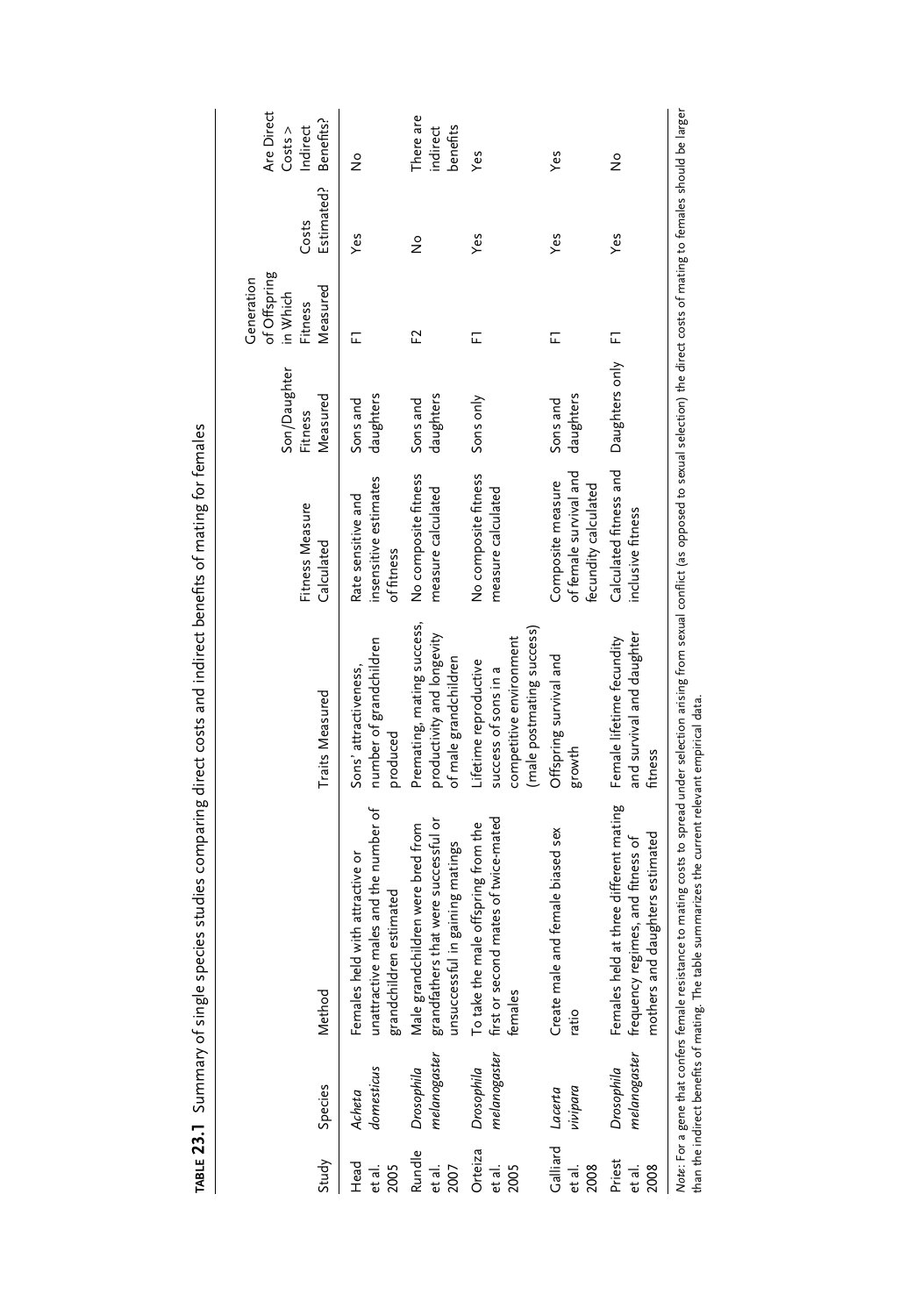The key contrast between sexual conflict and sexual selection as an explanation for female behavior is that under sexual conflict, selection on female mating decisions is direct: to avoid or reduce the costs of matings. Female mating preferences under sexual conflict are therefore best modeled by *direct benefits* theory, except that in this case the expectation is that females will exert mating biases to minimize costs rather than maximize benefits. An important issue with regard to the opportunity for selection on female preference/resistance behavior is whether indirect genetic benefits for the offspring of females that mate frequently and incur large mating costs can balance or exceed the direct cost of mating. The distinction is important because from a gene's perspective, only if direct costs to females of mating are larger than indirect genetic benefits in the offspring generation will the gene be subject to sexually antagonistic coevolution. Theory suggests that indirect genetic benefits in this situation will be small (Kirkpatrick & Barton 1997; Rowe et al. 2003, 2005), and table 23.1 provides a summary of the current empirical data from single species studies, which is mixed.

# EVOLUTIONARY CONSEQUENCES OF SEXUAL **CONFLICTS**

In this section we consider the potential of sexual conflict to drive evolutionary change within and between species and consider the supporting theory and evidence. We focus mostly on conflicts arising from interactions between different loci (but note that conflicts arising from within loci may also have significant effects on population structure). Sexual conflict can potentially affect population fitness, the rate of adaptation, or the risk of extinction (Holland & Rice 1999; Fricke & Arnqvist 2007). However, most attention has been given to the potential of sexual conflict to generate evolutionary change resulting in population divergence. It is not yet clear, however, to what extent sexual conflict is an engine of speciation, and theory and evidence on that issue are mixed as we illustrate below.

## Divergence within and between Species: Theory

The importance of sexual conflict theory lies in illuminating the evolutionary potential of sexual conflict, and showing the conditions under which it may lead to diversification, population differentiation, and potentially speciation (e.g., Parker & Partridge 1998). The key discovery of sexual conflict theory has been that it is possible for a male adaptation to spread in a population, despite the cost that this may cause in females (Parker 1979; Gavrilets et al. 2001; Holland & Rice 1998; box 23.1). In addition, theory also shows that indirect genetic benefits of mating to females are not required for the spread of adaptations in males that are harmful to females (e.g., Cameron et al. 2003), though they may also occur.

Sexual conflict can in theory generate continual evolutionary chases between the interacting parties involved (Parker 1979; Gavrilets 2000; Holland & Rice 1998). The types of dynamics resulting from these population genetic models have the potential to lead to speciation if they promote divergent evolutionary trajectories between populations. A summary of sexual conflict speciation models (Gavrilets & Hayashi 2005) shows that some dynamics that can result from sexual conflict promote speciation (e.g., endless coevolutionary chases, diversification in both sexes) but others do not (single equilibrium or line of equilibria, cycles, diversification in one sex but not the other, etc.). The differences in dynamics (diversification versus equilibrium) that result from sexual conflict are likely to depend upon the type and strength of selection that is acting on the female trait (Rowe et al. 2003), the number of loci involved, and dominance patterns.

A game theory treatment of speciation in relation to sexual conflict, by Parker and Partridge (1998; box 23.3), adds an additional and important consideration. It examines the extent to which the differential behavior of males and females may affect the extent to which sexual conflict promotes reproductive divergence. In general, females may tend to act as a force for increasing reproductive isolation and males for decreasing it. However, if females evolve insensitivity to male traits in response to sexual conflict, then gene flow due to female behavior could increase, because females would no longer discriminate between different males (Rowe et al. 2003).

If sexual conflict is driving speciation, then individuals from different allopatric populations should be divergent in the reproductive traits that are subject to sexual conflict. This might then lead to incompatibilities or interactions in crosses between individuals from different populations. Arnqvist and Rowe (2005) suggest that sexual conflict could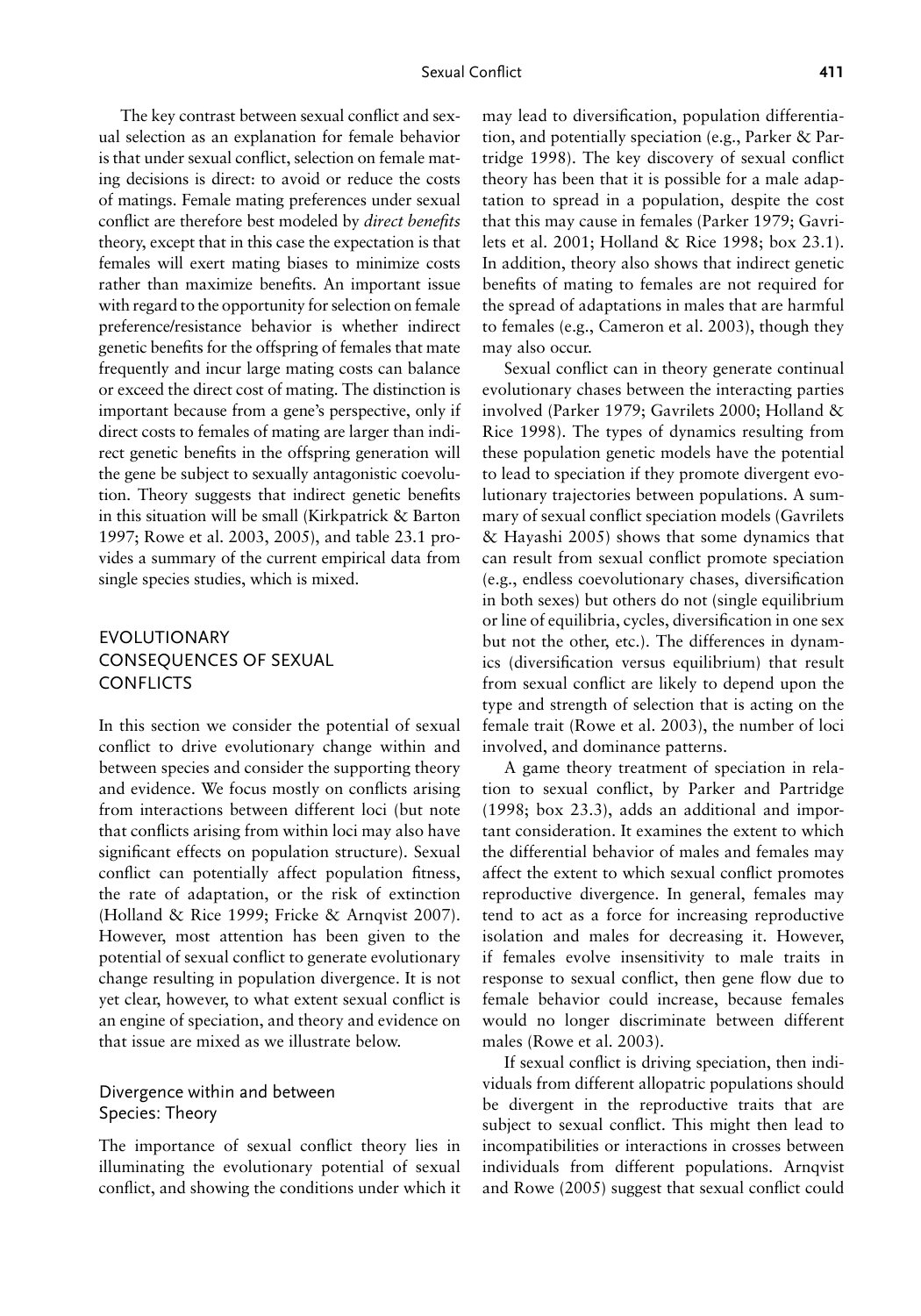thus be a particularly potent driver of speciation. This is because selection on both male and female adaptations and counteradaptations is direct and hence stronger than indirect selection resulting from sexual selection. Although both intra- and interlocus antagonistic coevolution have the potential to lead to reproductive isolation (Parker & Partridge 1998; Rice 1998), the mechanisms involved may differ. Intralocus coevolution can lead to sexual dimorphism or sex limitation. However, this could occur via different routes in different allopatric populations, and these mechanisms could be disrupted when previously separated populations mix, potentially leading to reproductive incompatibilities. Genetic correlations for traits related to mate choice that evolve separately in different populations could also alter the likelihood of interpopulation matings (box 23.3). Interlocus antagonistic coevolution is expected to be a powerful driver of change, particularly in internally fertilizing species in which genes involved in reproduction are predicted to perpetually coevolve in an arms race, and to diverge faster than the rest of the genome (Holland & Rice 1998; Rice 1998). This predicts an early signature of incipient speciation to be incompatibility of male and female reproductive tract proteins and physiology across different populations.

In the following two sections we discuss first the data supporting sexual conflict as a driver of divergence within species and then between species.

## Within Species Divergence: Empirical Data

Evidence that sexual conflict is a major driver of diversification within species, with the potential to lead to speciation, would be exemplified by demonstrations of diversifying selection, of divergence in those traits between species, and of rapid coevolution in sexual conflict traits. We review this evidence below. A key and perhaps unresolved question is whether the reported evolution in reproductive traits is causal in population or species divergence or merely associated with it.

# *Diversifying Evolution in Reproductive Traits Subject to Sexual Conflict*

There is much evidence that reproductive traits in general evolve rapidly (e.g., Eberhard 1985; Clark et al. 2006). Sexual conflict predicts the rapid evolution of traits that are involved in antagonistic interactions between the sexes and these could include sperm-egg recognition/binding traits, reproductive proteins, mating behavior, and reproductive morphology (Rice, 1998; chapters 21 and 22).

There is evidence for positive selection (i.e., greater variance in nucleotide sequences among taxa than expected from neutral substitutions) in reproductive proteins, especially in males, from a wide range of taxa, for example, in marine invertebrates, flies, mice, plants, birds, and mammals (reviewed in Snook et al. 2009). In addition, there is considerable evidence that reproductive morphology also evolves extremely rapidly (Eberhard 1985) and is in many cases the distinguishing feature between otherwise morphologically identical species. However, whether the selection pressure in such cases results most often from sexual selection or from sexual conflict is often unclear. For instance, rapid evolution in sperm-egg recognition molecules could result from selection to avoid sexual conflict over fertilization processes, such as the need to avoid polyspermy, or from cryptic female sperm choice or sperm competition.

It is necessary to combine studies of molecular evolution with functional information, so that the selective forces acting on the traits can be identified. For this reason, we focus here on patterns of evolution in genes that are predicted to play a role in mediating sexual conflict. The best evidence comes from the study of *Drosophila* reproductive proteins, in which it has been established that the actions of proteins made in the male accessory glands result in the expression of mating costs in females (Chapman et al. 1995). Therefore, some of these proteins are examples of adaptations that are shaped by sexual conflict.

There are over 100 Acp genes, and there is evidence that some show high levels of within-species polymorphism (e.g., Begun et al. 2000). There are also now a large number of studies that have documented positive selection on Acp genes (e.g., Begun et al. 2000; Swanson et al. 2001; Haerty et al.  $2007$ ). It is also often hard to find orthologues of Acp genes even in very close relatives (Mueller et al. 2005). Early estimates put at 11% the number of Acp genes under positive selection (Swanson et al., 2001), but recent estimates are higher (Findlay et al. 2008), reflecting the increasing statistical power that comes from the higher numbers of species comparisons that are now possible.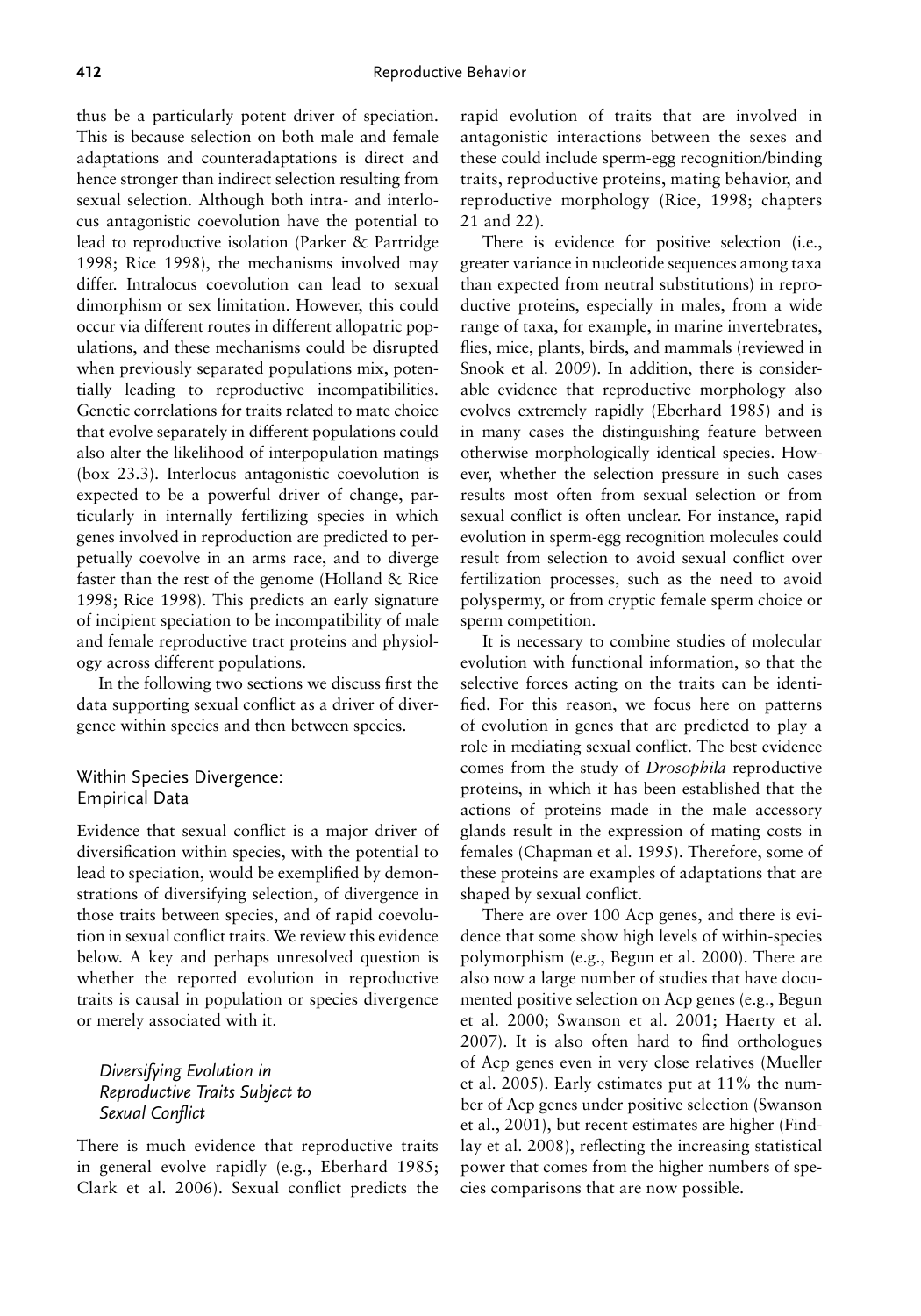Is there any evidence for positive selection on any of the Acp genes likely to be subject to selection from sexual conflict? The full answer is not yet known, and there are also problems that arise from limited power to detect positive selection for short genes such as those encoding Acps. However, of six genes so far implicated in causing mating costs in females (either because of toxicity to females, increased death rate following single matings or by direct tests with mutants), four have been investigated for positive selection. Of those, two or possibly three showed evidence of nonneutrality (Begun et al. 2000; Findlay et al. 2008).

There are well-studied examples of sequence evolution in reproductive genes that mediate sperm and egg recognition in marine invertebrates such as sea urchins and abalone (for review see Swanson & Vacquier 2002b). Sperm proteins in such species show extremely rapid evolutionary change, and variation in the rates of change between different taxa. However, the evidence that these proteins are selected primarily by sexual conflict remains to be confirmed, although there is evidence that sexual conflict over polyspermy (in which too many sperm attempt to enter the egg) can drive the evolution of sperm-egg interactions (Franke et al. 2002; chapter 22, this volume).

Evidence for the strength of selection acting on female reproductive proteins is generally harder to gather than for male proteins because the female targets for male reproductive proteins do not necessarily reside in the female reproductive tract. However, evidence is now accumulating that female reproductive proteins and female reproductive tract morphology (e.g., Pitnick et al. 1999) can also evolve rapidly, although the evidence that these adaptations evolve due to selection arising from sexual conflict is in most cases still lacking. Swanson et al. (2004) detected that 6% of proteins in the female reproductive tract of *D. melanogaster* were under positive selection. A later, more detailed study (Panhuis & Swanson 2006) reported positive selection on 6 out of a set of 9 female reproductive tract genes surveyed. Similarly, Kelleher et al. (2007) conducted a survey of genes from the lower reproductive tract of *D. arizonae* and found evidence for elevated rates of evolutionary change in 31 of the 241 reproductive tract proteins detected. Across vertebrates, there is evidence for elevated evolutionary change in the female reproductive proteins of birds, humans, and other mammals (reviewed by Clark et al. 2006).

#### *Coevolution in Reproductive Traits within Species*

Abalone of the genus *Haliotis* provide one of the few examples in which the patterns of evolutionary change in both male and female interacting reproductive proteins have been studied. Male sperm contain lysin, a protein that binds to the vitelline envelope receptor for lysin (VERL) and then dissolves part of the outer layer of the egg to facilitate sperm entry. Sperm lysin is highly divergent between closely related species and data from sitespecific mutagenesis shows that there are specific sites at both the N- and C-terminus of lysin that control species specificity in lysine-VERL interactions (Lyon &Vacquier 1999). Concerted evolution in VERL appears to drive positive selection in lysin. The VERL is encoded by a large and repetitive sequence, only part of which shows very strong evidence for positive selection (Galindo et al. 2003). This highlights the need to identify the functionally important parts of the interacting molecules in order not to overlook evidence for coevolution.

The best evidence for rapid coevolution between male adaptations and female counteradaptations that are subject to sexual conflict comes from studies of reproductive morphology (e.g., Arnqvist & Rowe 2002a; Rönn et al. 2007). For example, in pond skaters, there is a well-documented sexual conflict over mating decisions, which drives coevolution between male abdominal clasper morphology and female abdominal spines (Arnqvist & Rowe 2002a). Relative changes in armament levels between males and females across 15 species were associated with whether the male of any particular species is relatively better at grasping females during mating contests, as described above (Arnqvist & Rowe 2002a).

Another example of coevolution driven by sexual conflict comes from a study in the seed beetle genus *Callosobruchus* (Rönn et al. 2007). In these species there is a predicted sexual conflict over male mating frequency, with male penile spines representing adaptations that anchor males during mating but cause damage to the female reproductive tract. The female counteradaptation to that damage is a thicker lining of the female reproductive tract. The amount of spininess and amount of harm caused varies across species, and furthermore the degree of male spininess is correlated with the thickness of the connective tissue in the female reproductive tract wall. As in the pond skater example, the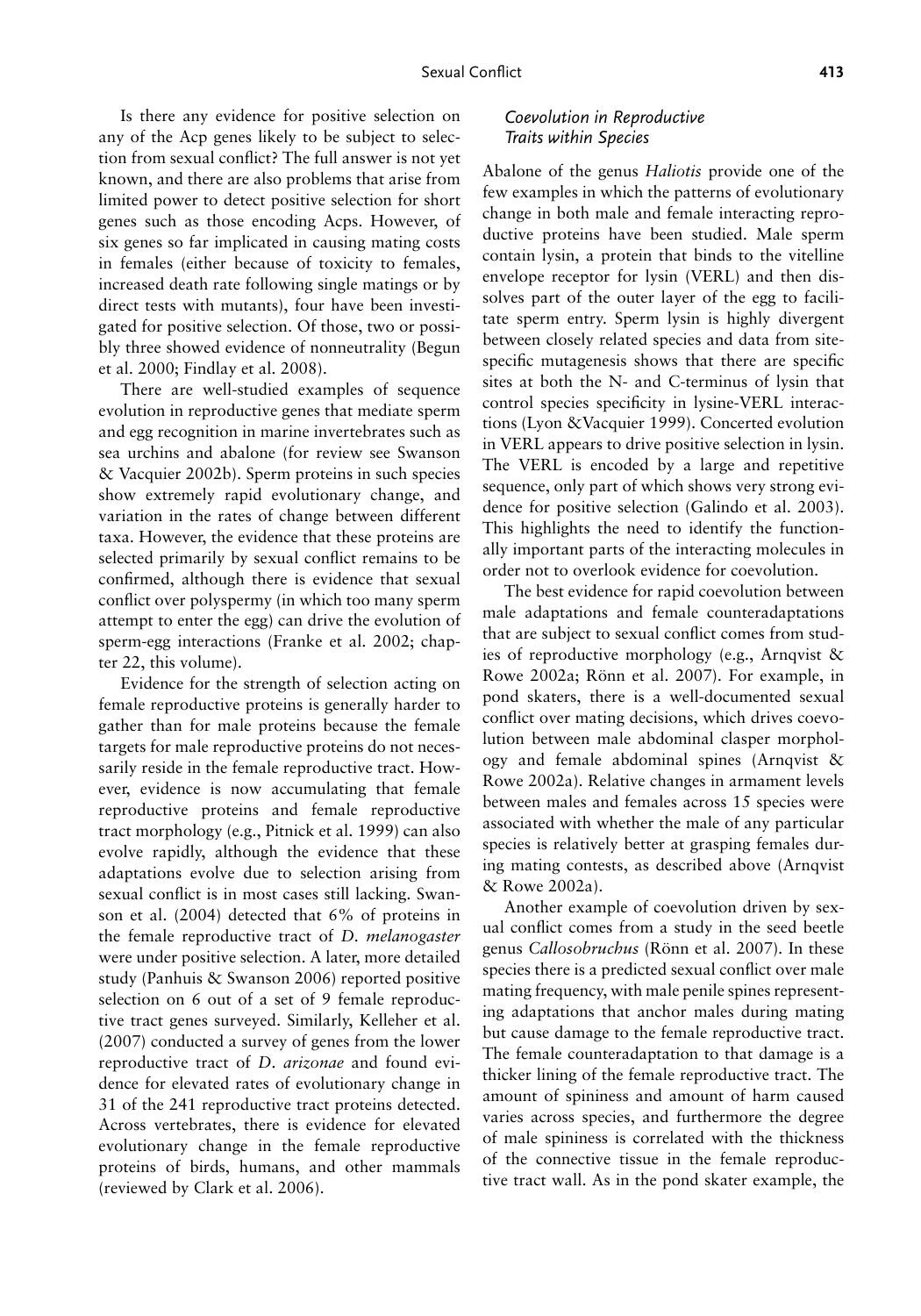absolute level of armaments between males and females is independent of the degree of harm caused to females. However, the degree of harm varied instead with the relative level—in other words, harm is more evident in species in which the male genitalia was relatively more spiny and in which the female tract is relatively less robust.

A pervasive, but generally unstated, assumption underlying models of sexual conflict involving interactions between the sexes is that there will be like for like matching coevolution between male and female reproductive traits. This appears difficult to reconcile with recent findings that apparently suggest there is more genetic variation residing in male than in female reproductive or tissue specific genes. For example, Haerty et al. (2007) used data from the 12 *Drosophila* species genomes to compare rates of change in sex- or reproduction-related genes as compared to other genes. They found that genes expressed in the testis and male reproductive tract showed the most rapid patterns of gains and losses, and that genes in male reproductive tissue evolved faster than those that were female tissue specific. The fact that genes expressed only in one sex are apparently evolving faster than those expressed only in the other could mean that reproductive proteins in males are primarily subject to sexual selection among males, and that selection on females arising from sexual conflict is less strong. Alternatively, it could mean that sexual conflict is important in driving both male and female reproductive traits but there are biases that produce this result. For example, differences in expressed gene size or complexity between the sexes may make it easier to detect positive selection in male versus female reproductive genes. Alternatively, variation in the expression and function of female reproductive genes might not be encoded by nucleotide variation in the reproductive genes themselves. Finally, one sex could be more sensitive to small, subtle sequence changes, for instance, if female reproductive genes tend to be controlled at the translational level by microRNAs.

With increasing amounts of data coming from genome sequences, it would be useful to identify whether there are particular molecular signatures of sexual conflict. Although this is not yet possible, some detectable patterns are emerging; however, a fundamental problem usually remains, that functional information is needed about the selection acting on the traits involved, to distinguish the source of selection responsible. Ratios of

nonsynonymous to synonymous sequence changes of between 0.5 and 1.0 may suggest evidence for evolutionary change in the recent past (Swanson et al. 2004). Gene duplication followed by positive selection may also indicate a relic of past conflicts (Kelleher et al. 2007). Rapid evolutionary change is not by itself evidence for sexual conflict. To reach that conclusion, one needs to demonstrate the relationship between the cost to females and the rate of evolutionary change in the male manipulative trait. Hence it is not currently possible to look in the sequence data for an evolutionary signature of mating rate. To do that, one would have to examine patterns in all the relevant genes that contribute to a particular phenotype.

A fruitful experimental design, which may also avoid the problem that past conflicts can be masked by current equilibria, will be to impose differing levels of sexual conflict (e.g., monogamy versus polyandry) and then, following experimental evolution, to genotype the loci subject to sexual conflict to determine whether and how they have evolved. Only then may reliable molecular signatures of sexual conflict be detected.

# Between Species Divergence: Empirical Data

If sexual conflict can lead to reproductive isolation and ultimately speciation, then allopatric populations or incipient species that have been subject to it should exhibit incompatibilities or even reproductive isolation when reexposed to one another. It was proposed that such incompatibilities, as evidenced by the pattern of outcomes when crossing allopatric populations, would themselves be footprints of sexual conflict (Andrès & Arnqvist 2001; Arnqvist & Rowe 2005). However, the results of several studies in which allopatric populations have been crossed together have yielded little consistency in results (Rowe et al. 2003).

A more profitable line of inquiry has been to impose experimental evolution of differing levels of sexual selection and sexual conflict upon replicated lines and subsequently to ask whether there is any evidence for reproductive isolation when those lines are reexposed to one another. For example, Martin and Hosken (2003) conducted an artificial selection experiment with the dung fly (*Sepsis cynipsea*), with enforced monogamous and polygamous lines held under high or low population density. Females from the monogamous line showed no discrimination